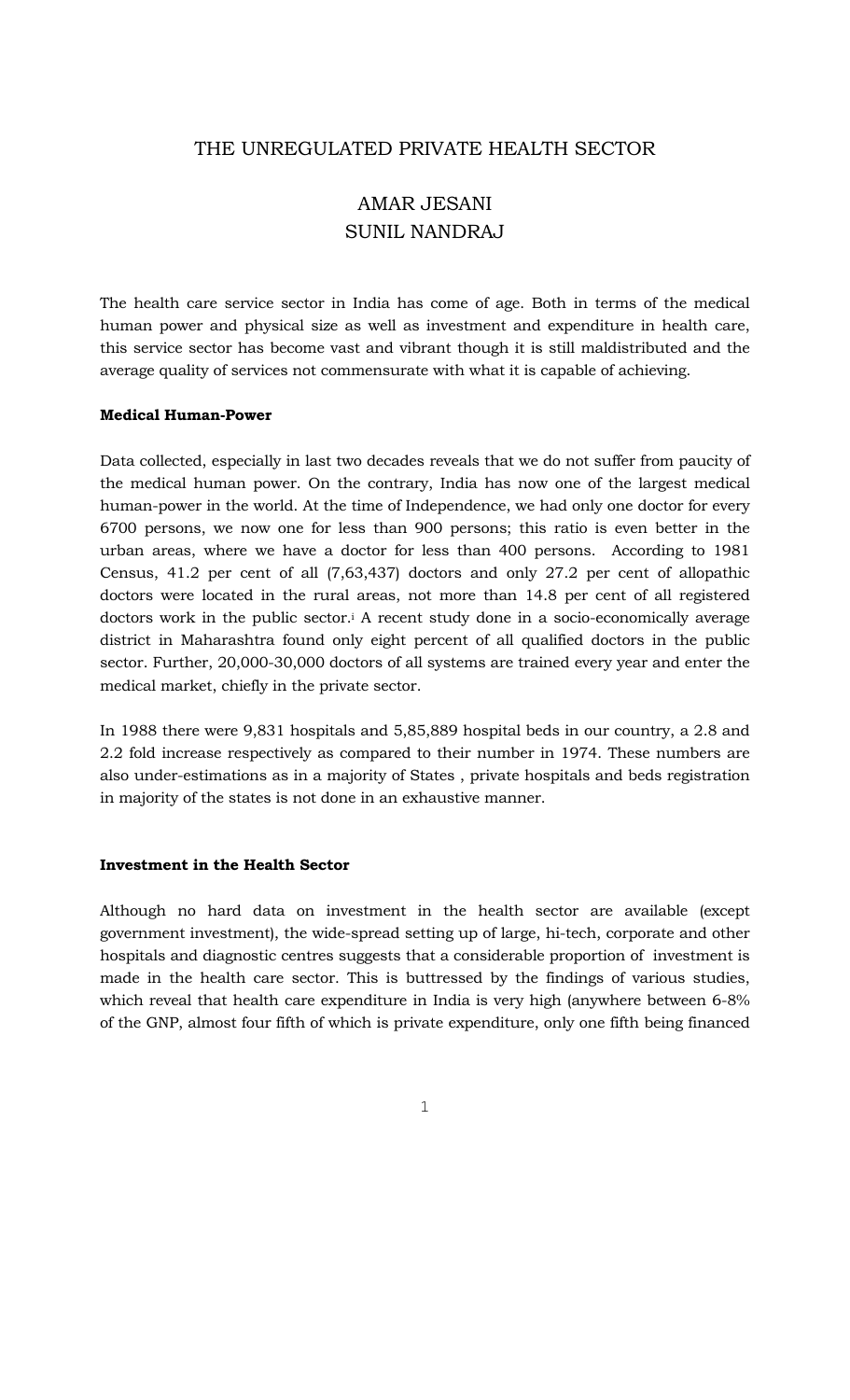by the state), as compared to its underdeveloped economy and level of poverty.

# **Health Policy and Planning**

Policy and planning in the health service sector suffer from some major drawbacks:

- We are not mistaken in stating that after the Bhore Committee report (1946), no committee or plan document has even attempted a holistic approach towards the health sector. As a result, officially stated plans and policies have only reviewed the public sector in health care.
- Even in their limited coverage of public sector, there has been very little attempt to give policy measures a permanent shape. For instance, the Village Health Guide scheme was introduced as an administrative order and almost withdrawn in the same manner. The NGOs who have successfully continued with the VHGs in their health projects now face a major problem due to the ambiguities in law as regards their status, permission to practice limited medicine etc.
- The absence of holistic approach has led to a lack of comprehensiveness; this is seen in many ways. In the last 40 years of planning, there has not been a single serious attempt to review the size and functioning of the private sector in health care. Thus, today the nation knows very little about a sector, which is consuming 80 per cent of health expenditure. Secondly, no mention in the plan and policies ever made as to how the National health priorities will be implemented in the health sector in its totality. On the one hand, the much talked about and always condemned public sector suffers from excessive physical control and regulations, on the other hand the rest of the health sector never had physical control of any kind and the provisions for regulation, even if in existence, are rarely implemented.
- Lastly, policy segmentation and absence of broader legislative and regulatory framework have created chaotic situation in the health care sector, both among the providers as well as the users. This situation can only upset the National priorities and lower the average standard of health care, not to mention the colossal waste of precious resources due to irrational practices and trade.

# **Regulations and Laws**

Decades of unregulated growth in the health care market have led to a situation, wherein a vocal and powerful section of health care professionals is shamelessly and assertively declaring that the medical profession is accountable only to itself and not to the society. They defend unfair market and trade practices under the garb of professional independence. They have interpreted new economic policy as being one which promotes

2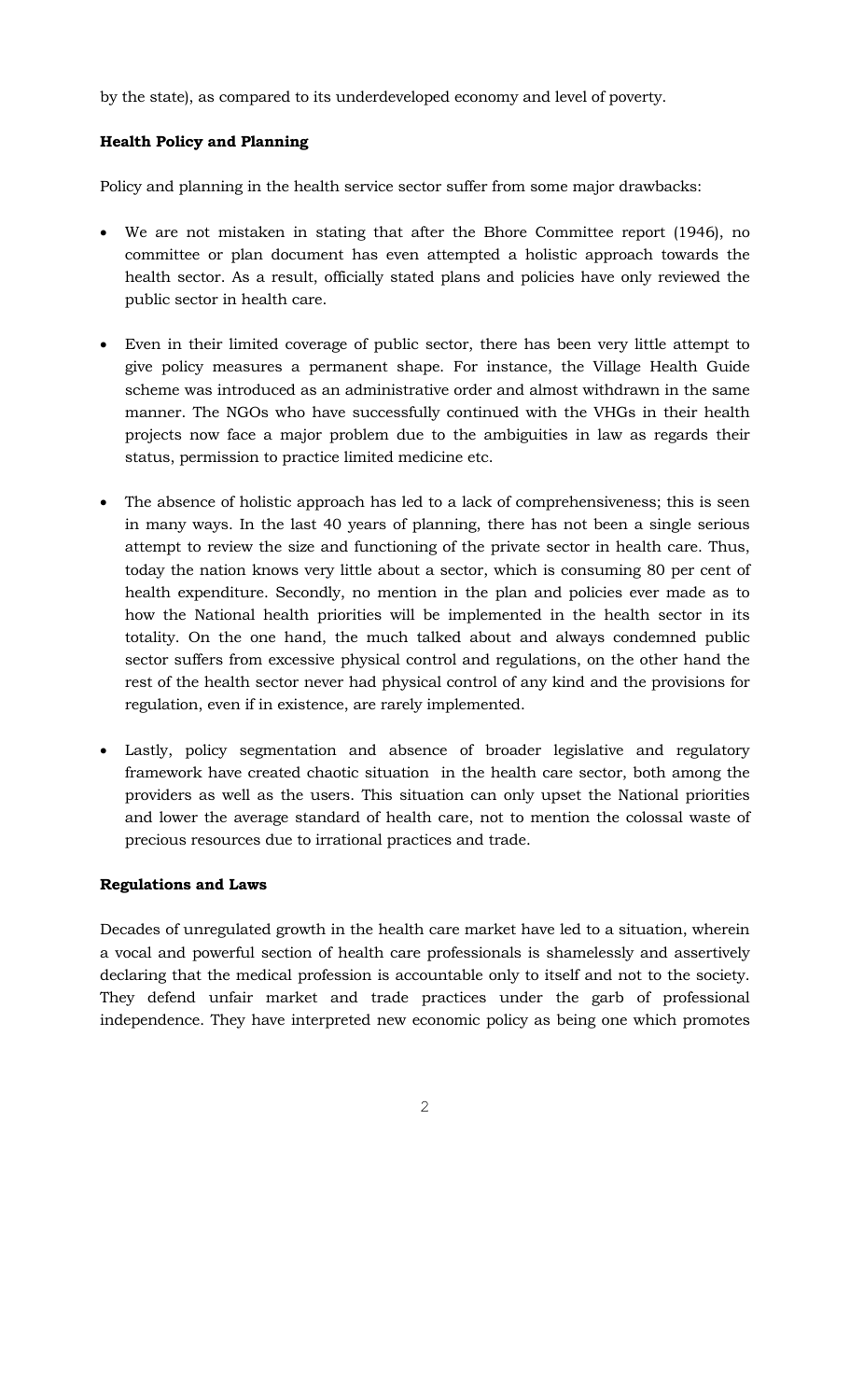market forces without enforcing any regulations and of allows private providers to practice without obligations to ethics and patients/users.

The fact is that health care delivery in the private sector in India is perhaps the least controlled sector in the world today. We present a brief review of the regulation of/ and regulatory bodies for the medical practitioners and hospitals.

## **Medical Council**

Medical practice is covered under the civil and criminal laws. However, the fundamental regulatory mechanism for medical profession is given to the Medical Councils. This is simply because it is recognised that given the special character of medicine and the doctor-patient relationship, the profession should have strict self-regulation so that the direct societal/state interference in its affairs are kept at the minimum.

In India the Medical councils are statutory bodies that maintain register of the recognized practitioners, frame the content of medical education, set the standard of medical practice, `discipline' the profession, monitor their activities and check any malpractice. A person wanting to set up practice has to register with the respective Medical Council in the particular state in which he/she wants to practice. The council is expected to update the register regularly. Renewal of registration has to be made periodically. Those not registered with the Medical Council cannot practice. The doctor is supposed to practice only in the medical system in which s/he has qualified and registered. However, bulk of practitioners in the country are trained in systems of medicine like Homeopathy, Ayurveda, Unani, Siddha, -the majority of them practice Allopathy.

Unfortunately, Medical Councils have failed in their duties they have even failed in their basic duty of maintaining and updating the register of doctors. Secondly, there have been very few instances of doctors being penalised for negligence or violating the code of ethics. The enquiries on misconduct against doctors are held in secrecy. In fact when enquired, the Maharashtra Medical Council (MMC) was unable to produce even a record of action taken against erring doctors.

The Medical Councils' work on medical education has not been better. They have given permission to private medical colleges that are sub-standards, understaffed, not having their own hospitals etc. They have failed to resist the pressure from politicians for opening of new medical colleges that fail to meet elementary standards of medical education.

Recently the elections for the Maharashtra Medical Council (MMC) were held; these clearly brought out the way things are mismanaged in the Council. The elections are held through the postal ballot method. Since the registers of the council were not updated,

3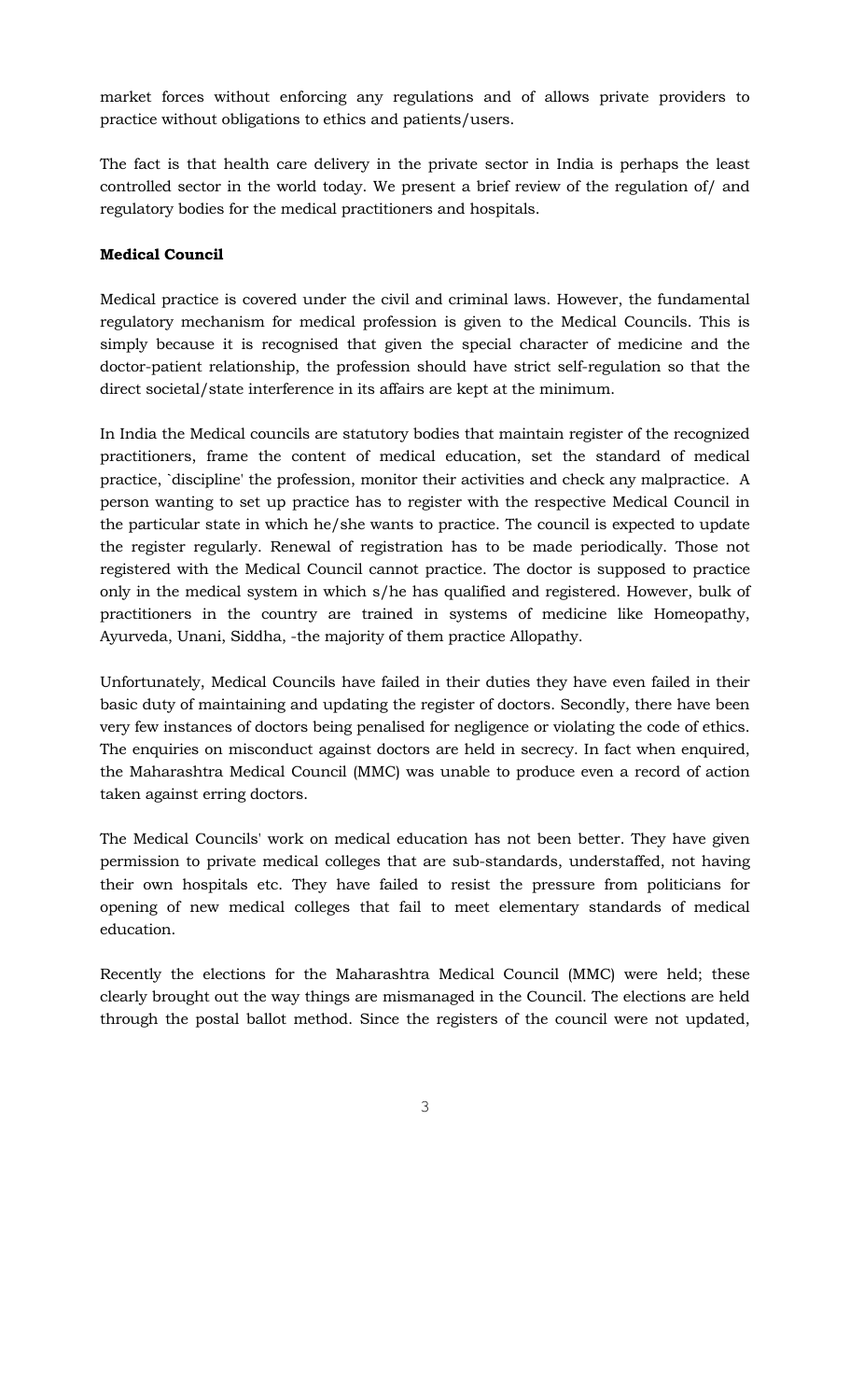many ballot papers were sent to doctors who had died; names of doctors who had registered with the council were not found in the register. Doctors who were facing malpractice cases in the law courts were candidates in the fray. In addition there was massive rigging in the election process; some doctors standing for elections, paid money to the postal department and illegally took the blank ballot papers. In addition, blank ballot papers were collected in an organised manner from doctors across the state and stamped by the candidates or their agents. If this is the state of affairs of the Medical Council in a premier Indian state, one can well imagine the happening in other states.

#### **Hospitals & Nursing homes**

Recently, the Bombay group of 'Medico Friend Circle' sent out a letter/cessionaire to the Health Secretaries of all states and union territories to find out whether any law existed in the state for regulation of private hospitals and nursing homes and in the existence or absence of any such law, what exactly were such regulations. After reminders, ten states (Tamil Nadu, Punjab, Andhra Pradesh, Kerala, Goa, Mizoram, Gujarat, Orissa, Sikkim and Manipur) and one union territory ( Daman and Diu) responded. To our great shock the responses were identical. None of these states have any laws, rules and regulations or even data for private hospitals and nursing homes. The government of Kerala specifically wrote back "This state government has no control over private hospitals/nursing homes functioning in this state at present, as there is no legislation now for this purpose". In addition to the ten states mentioned above, we know of two more states, Rajasthan and Madhya Pradesh which too do not have any law, rules and regulation over the private hospitals and nursing homes.

To our knowledge only Maharashtra and Delhi are having a specific law for registration and regulation of private hospitals/nursing homes. In Delhi there is the Delhi Nursing Home Registration Act (DNHRA), 1953 while in Maharashtra it is Bombay Nursing Home Registration Act (BNHRA), 1949. Thus the BNHRA was passed in the unified Bombay State, i.e. from 1949 to 1960 the BNHRA was covering both present day Gujarat as well as Maharashtra. Curiously, after bifurcation of the Bombay state in 1960, although many anti people acts (like Bombay Industrial Relation Act) were adopted by Gujarat, it chose not to adopt the BNHRA.

The broad features of the BNHRA and DNHRA acts are somewhat similar. The objectives of these acts are to provide for registration and inspection of nursing homes. The acts stipulate that every year the nursing home and hospitals are required to make an application for registration or renewal of registration to the local supervising authority, which could be the municipal corporation, municipality, district board, district panchayat and other like bodies constituted by the government. The applicant is supposed to provide detailed information on the staff strength and qualification, the availability and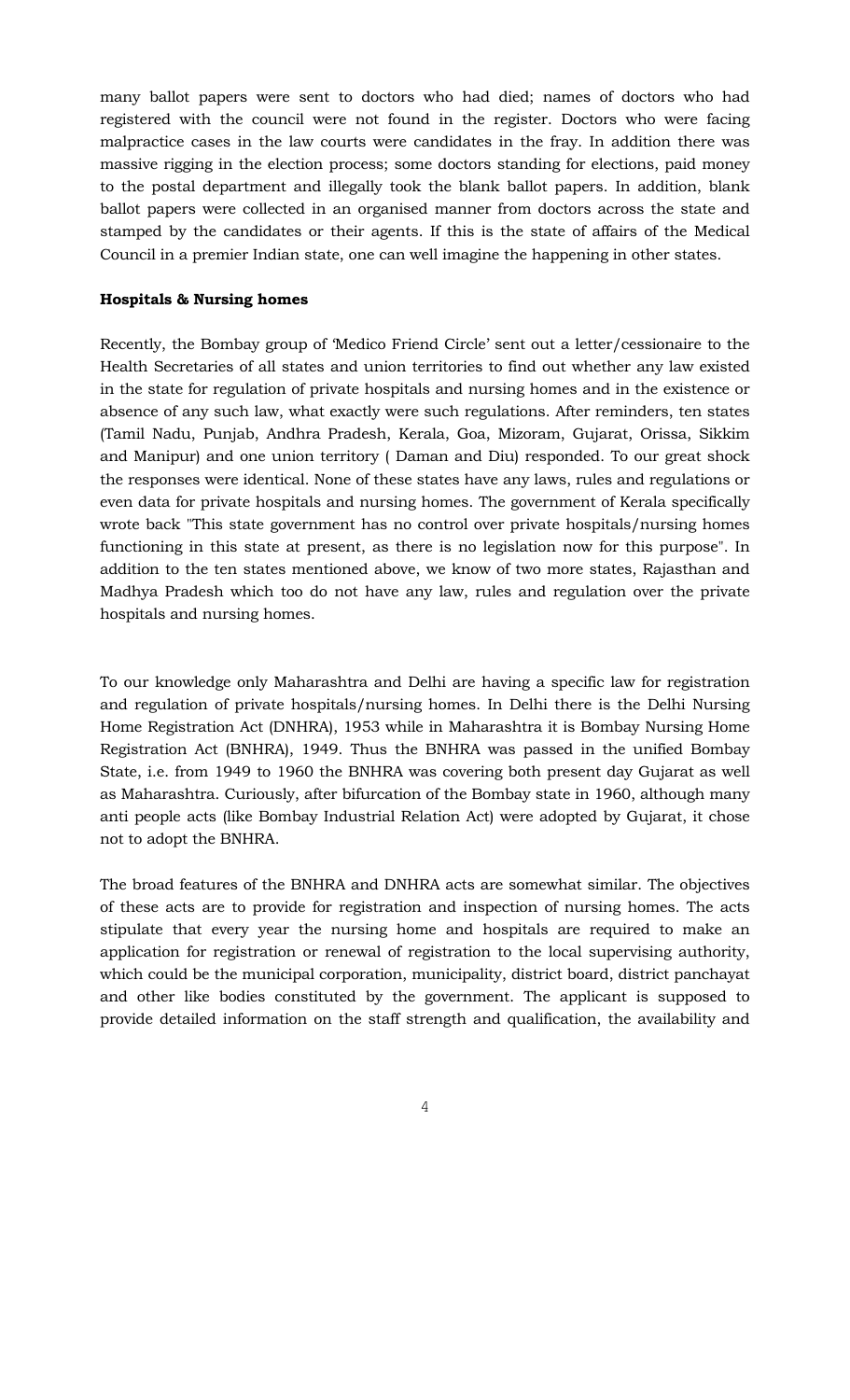functioning of various instruments, space for accommodating patients, operation theatre and others, sanitation facilities etc. Failure to register under the BNHRA could mean a fine of Rs 500 for the first offence and imprisonment for 3 months. Delhi Administration plans to increase the amount to Rs 5,000/ and imprisonment upto six months.

But having a law does not automatically lead to the proper regulation for the benefit of the people. Why are laws like BNHRA and DNHRA enacted after all ? Ostensibly to safe guard unsuspecting people who would be using hospital/nursing home facilities from the substandard care. In all such laws claiming to be regulatory to safeguard people, we have invariably found the state bureaucrats usurping all authorities while people given no power to help enforce the act and regulation. As a result, a pro people regulatory law, in the final analysis become an instrument of corruption and the people are denied quality care. Such a situation is exploited by the cynical neo liberals for doing away with all regulations. One simply doesn't know when free market combined with regulatory law failed to make hospitals and nursing homes to provide quality care, how would the market alone do the magic. We feel that the question of market votaries "Who will regulate the regulator?" must be answered straight, that in the human society there hasn't been any agency which could replace people forever. That is, people should be the supreme regulators aided by the administration and judiciary.

Realising that the BNHRA was not being implemented properly by the Bombay Municipal Corporation, the Bombay Group of Medico Friend Circle filed a public interest litigation in the Bombay High Court. During the proceedings, our suspicion turned out to be correct. The judges in their order observed that " The writ petition has served the purpose of activising the concerned authorities, who seem to have woken up and taken certain steps in the direction of implementation of the various provisions of the law". The municipal corporation during the hearings admitted that in several wards of the city, the officials had not visited the hospitals for the past two to three years consecutively. Many of the nursing homes were not registered with the local ward office as per requirement. It admitted that for the last three years it had not taken action against any hospital or nursing home nor collected fines. It has not prosecuted a single nursing home upto now. The municipal corporation could not submit a complete list of private hospitals and nursing homes functioning in Bombay to the court. Further it was discovered that although the BNHRA act is applicable to entire Maharashtra, its implementation was found to be restricted to the cities of Bombay, Pune, Nagpur and Sholapur. During the hearing of the case, the State Government issued a directive to all the municipal corporations, councils and municipalities in Maharashtra to remedy the situation but one still doesn't know the state of actual implementation. However while visiting some district head quarters and municipalities we found that the directive was not implemented as the local bodies did not have enough information regarding the Act, (one of them did not have ever a copy of the Act).

 $5<sub>5</sub>$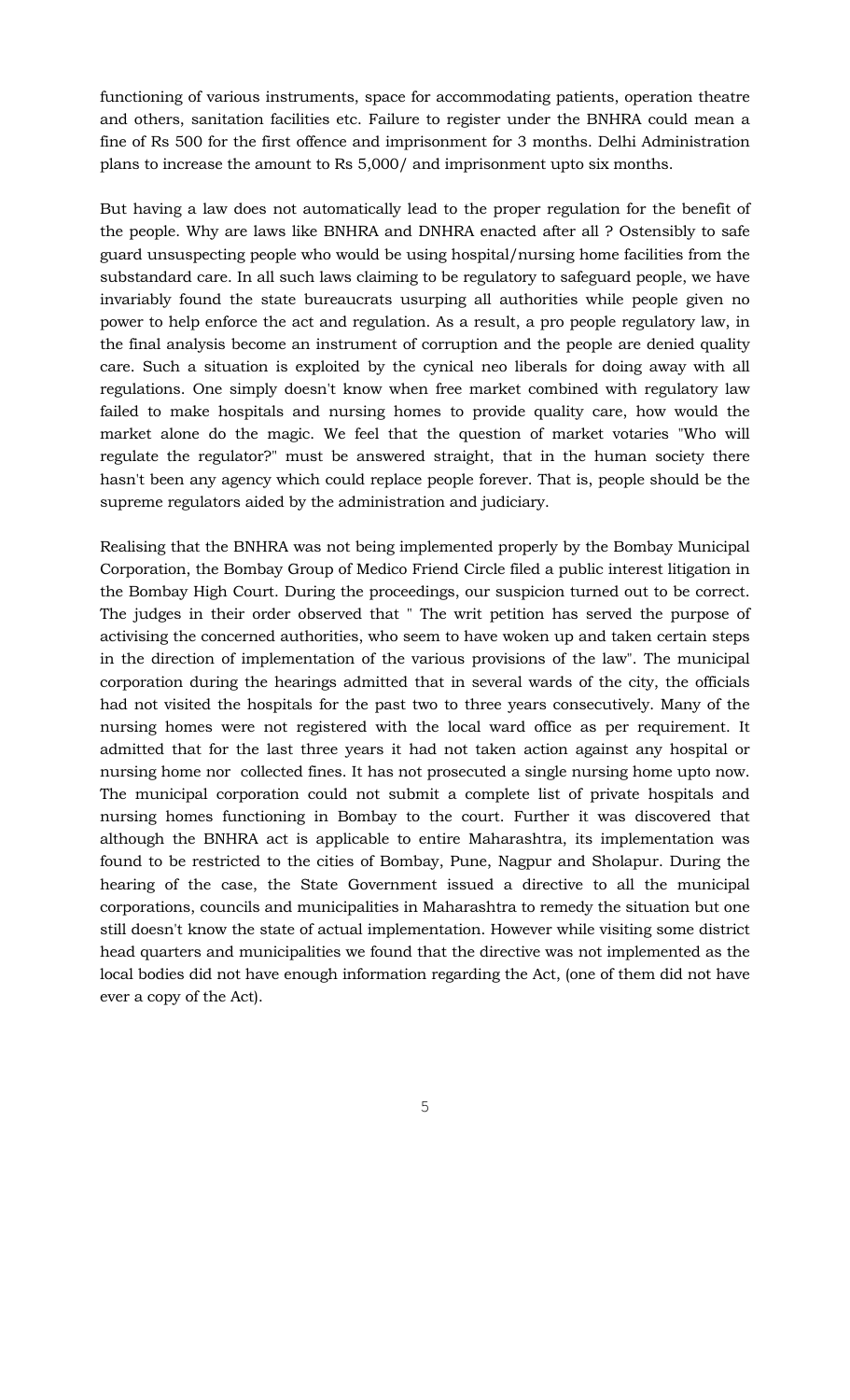In Delhi, in a similar situation, the administration admitted that the DNHRA was not properly implemented and that only 134 out of 545 nursing homes were registered. The figure of 545 is also arbitrary as it is not based on any rigorous investigation. This is borne out by the fact that after the Bombay High Court appointed committees to supervise the Act, the number of nursing homes jumped from 500 odd two years back to 900 odd.

Lastly it must be kept in mind that laws BNHRA and DNHRA are necessary for the simple reason that the competition on the market has led to gross substandard and irrational care being provided in the private sector. However, the BNHRA and DNHRA are themselves deficient in the sense that they make registration mandatory but do not provide sufficient guidelines to make the minimum medical care standards mandatory.

### **Unplanned and Unregulated Growth:**

The growth of private health sector has been unplanned, unregulated and unaccountable. This has been primarily due to the state's reluctance in not taking the responsibility of regulating, monitoring and making the private health sector accountable. The legal framework related to medical care delivery is such that it provides some avenues to consumers to fight cases for compensations but provides no say in deciding the minimum quality of care. Therefore, it is a big myth that the quality of care in private health facilities is the best. This is being spread mainly to discredit the public sector and to keep away all efforts at introducing some minimum and useful regulations over the quality of care and pricing in the private sector.

Nowhere in the developed world, including in the dogmatically pro-market USA, there exists as non-regulated health care market as in our country. The self regulation of providers is known more for its dysfunction and not for its stringency. The professional councils are either defunct as far as implementing ethics is concerned or are misused by the dominant vested interests of the profession or are toothless monsters barking but unable to bite. Although policy makers keep on talking about the maldistribution of services and medical humanpower, the current legislative and licencing provisions for practicing medicine, setting up hospitals and nursing homes etc are never seriously examined. For example, it is assumed that it is simply not possible to have a legislation or regulation to restrict entry of medical professionals into the over-saturated urban health care market (so that more doctors locate themselves in rural areas) simply because ours is a democracy and such legislation would violate freedom of the professionals. However it is conveniently forgotten that in our country the freedoms more fundamental (eg right to speak, organise, assemble) than to practice one's trade anywhere are put under "reasonable" restriction without giving a second thought or that in more developed market economy democracies (eg Canada) the governments have implemented regulations or legislations of that kind without getting labelled anti-democratic.

 $\sim$  6